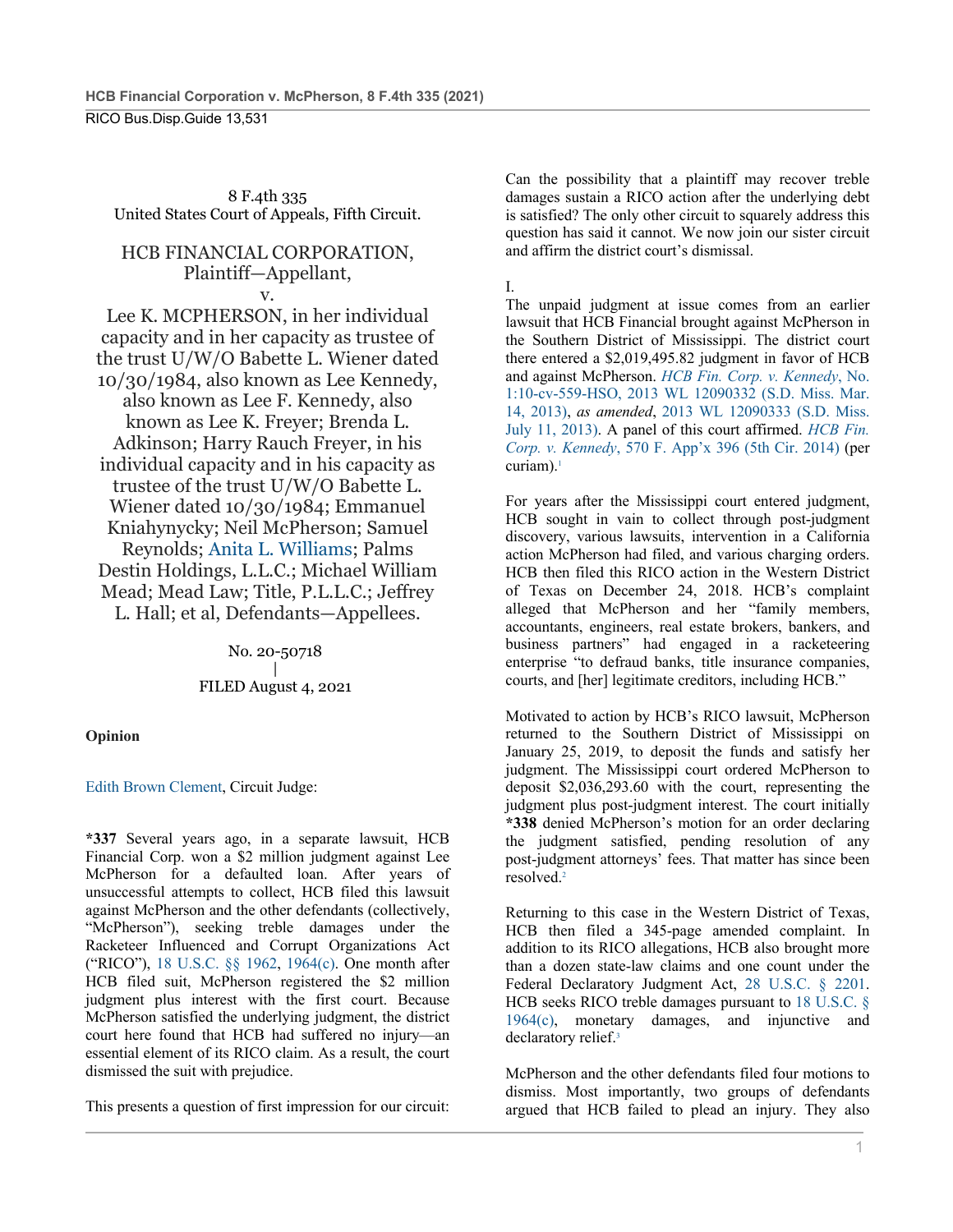argued that the RICO claims were barred by the statute of limitations, that HCB failed to plead essential elements of a RICO enterprise, and that the court should decline supplemental jurisdiction over the state-law claims. Two other groups of defendants sought dismissal for lack of personal jurisdiction under Rule 12(b)(2), an issue that the district court did not reach.

The magistrate judge ("MJ") issued a detailed Report and Recommendation finding that HCB lacked statutory RICO standing and recommending dismissal without prejudice. HCB objected broadly to the Report and Recommendation. HCB argued that the issue should be analyzed as a question of mootness and then rejected the idea that McPherson's deposit of the Mississippi judgment mooted a RICO claim.4 McPherson objected narrowly, arguing for dismissal *with* prejudice. The district court overruled HCB's objections, adopted the Report and Recommendation, and agreed with McPherson that amendment would be futile. The court dismissed HCB's RICO claims with prejudice and declined to exercise supplemental jurisdiction over the state-law claims. HCB appealed.

### II.

RICO makes it "unlawful for any person employed by or associated with any enterprise engaged in, or the activities of which affect, interstate or foreign commerce, to conduct or participate, directly or indirectly, in the conduct of such enterprise's affairs through a pattern of racketeering activity. ..." 18 U.S.C. § 1962(c). The statute "provides a private civil action to recover treble damages for injury 'by reason of a violation of' its substantive provisions." *Sedima, S.P.R.L. v. Imrex Co.*, 473 U.S. 479, 481, 105 S.Ct. 3275, 87 L.Ed.2d 346 (1985) (quoting 18 U.S.C. § 1964(c)). "Broadly stated, a civil RICO claimant must prove (1) a violation of the substantive RICO statute, 18 U.S.C. § 1962, and (2) an injury to the plaintiff's 'business or property by reason of a violation of section 1962.' " *Alcorn Cnty. v. U.S. Interstate Supplies, Inc.*, 731 F.2d 1160, 1167 (5th Cir. 1984) (quoting 18 U.S.C. § 1964(c)), *abrogated on other grounds by United States v. Cooper*, 135 F.3d 960 (5th Cir. 1998).

Courts sometimes refer to these requirements as RICO standing or statutory standing. *See* **\*339** *In re Taxable Mun. Bond Sec. Litig.*, 51 F.3d 518, 521 (5th Cir. 1995) ("The standing provision of civil RICO provides that '[a]ny person injured in his business or property by reason of a violation of section 1962 of this chapter may sue therefor ... and shall recover threefold the damages he sustains.' " (quoting 18 U.S.C.  $\S$  1964(c))). Accordingly, courts insist that damages or injury "as a result of the

RICO violation" is "a necessity for standing under RICO." *Id.* at 522. Or, as the Supreme Court has put it, "the plaintiff only has standing if, and can only recover to the extent that, he has been injured in his business or property by the conduct constituting the violation." *Sedima*, 473 U.S. at 496, 105 S.Ct. 3275.

Although statutory standing involves an inquiry into alleged injury, it is not synonymous with Article III standing. Instead, a motion to dismiss for lack of statutory standing is analyzed under Rule 12(b)(6), not Rule 12(b)(1). *Cox, Cox, Filo, Camel & Wilson, L.L.C. v. Sasol N. Am., Inc.*, 544 F. App'x 455, 457 n.8 (5th Cir. 2013) (mem.); *Arroyo v. Oprona, Inc.*, 736 F. App'x 427, 429 (5th Cir. 2018) (per curiam); *see DeMauro v. DeMauro*, 115 F.3d 94, 96 (1st Cir. 1997); *In re Schering–Plough Corp. Intron/Temodar Consumer Class Action*, 678 F.3d 235, 243 (3d Cir. 2012); *see also Canyon Cnty. v. Syngenta Seeds, Inc.*, 519 F.3d 969, 974 n.7 (9th Cir. 2008) ("[T]he question of statutory standing [under RICO] is to be resolved under Rule 12(b)(6), once Article III standing has been established." (citation omitted)).

Recognizing this, the district court correctly analyzed the motions to dismiss under Rule 12(b)(6). We review that dismissal de novo. *Molina-Aranda v. Black Magic Enters., L.L.C.*, 983 F.3d 779, 783 (5th Cir. 2020). We review the district court's denial of leave to amend the complaint for abuse of discretion. *Price v. Pinnacle Brands, Inc.*, 138 F.3d 602, 605 (5th Cir. 1998) (per curiam).

## III.

The district court considered two arguments that HCB proffered to establish injury: "lost debt" damages and "lost investment opportunity" damages. We begin with the "lost debt" issue.

#### A.

"Lost debt" damages are "damages in the form of an owed, but as-yet-uncollected, amount." *D'Addario v. D'Addario*, 901 F.3d 80, 93 (2d Cir. 2018). On that understanding, the district court dismissed HCB's RICO claims because, once McPherson satisfied the \$2 million judgment, HCB's debt was no longer "lost." This is a matter of first impression for our circuit, but the district court was not without guidance. The Second Circuit has addressed this precise question. So, we begin with a review of three instructive decisions from our sister circuit. We then address HCB's counterproposal. Finally, we explain why we join the Second Circuit's approach.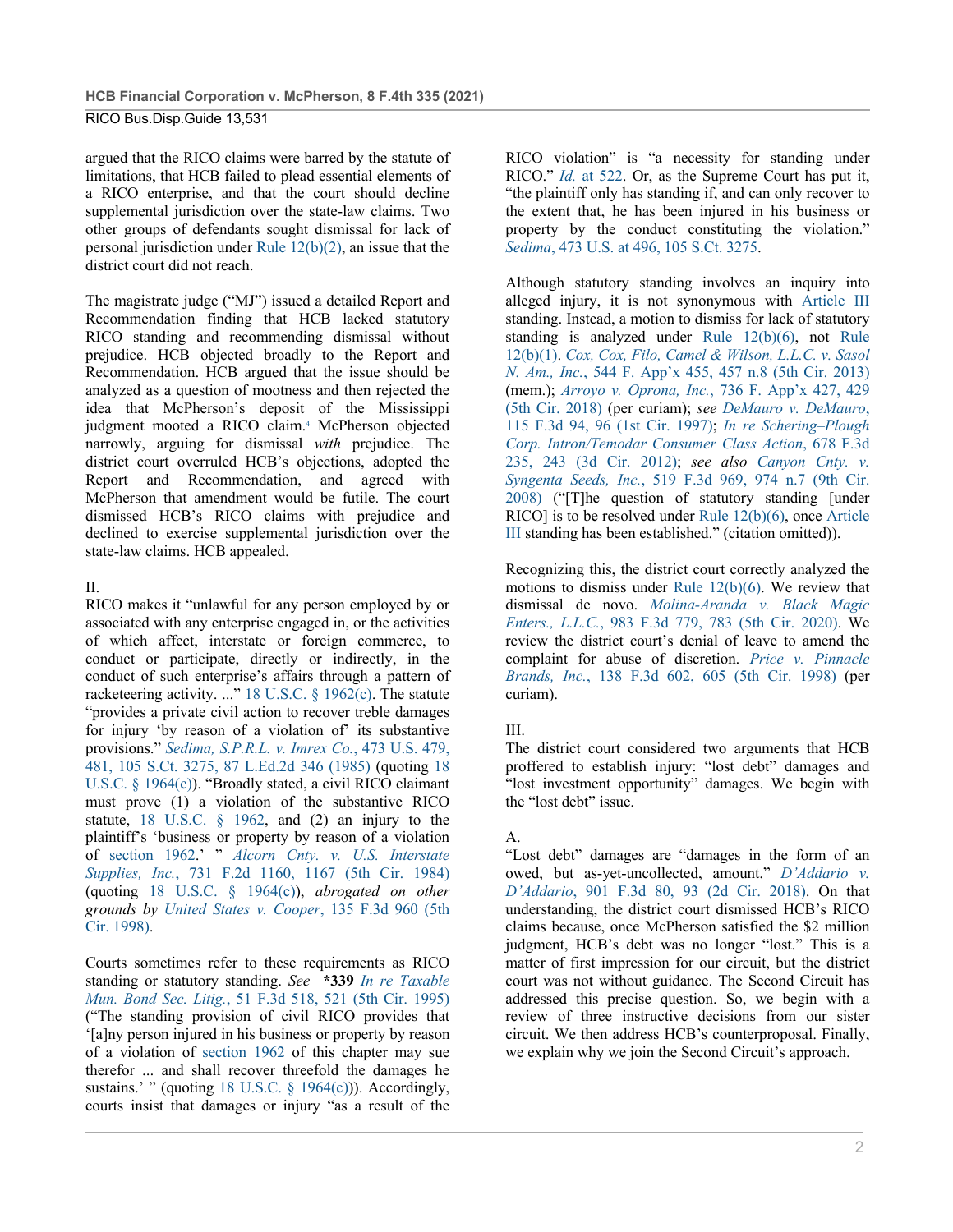#### 1.

The first decision is *Bankers Trust Co. v. Rhoades*, in which a creditor brought a "lost debt" RICO claim against a debtor after the debtor's "fraudulent transfer" of a \$3 million asset caused the plaintiff creditor to "accept[ ] a bankruptcy reorganization plan that would have allowed [the plaintiff] to recover only 17.5% of its allowed claim." 859 F.2d 1096, 1098, 1105 (2d Cir. 1988). The Second Circuit held that "damages in this category are unrecoverable, at least at this time, because their accrual is speculative and their amount and nature unprovable." *Id.* at 1106 (quotations and citations omitted). Critically, the **\*340** court said that if the plaintiff recovered any of its damages in a parallel bankruptcy proceeding, it "would benefit ... and its injury would decrease." *Id.* Thus, the court said that "a claim will accrue" only "[w]hen the damages ... become definite." *Id.* Until then, the court dismissed "any claim for relief based on the lost-debt injury." *Id.*

The Second Circuit built on that foundation in *Stochastic Decisions, Inc. v. DiDomenico*, 995 F.2d 1158 (2d Cir. 1993). There, after the defendants fell behind on insurance premiums and then allegedly concealed or misrepresented their assets in bankruptcy proceedings, their long-time insurance broker filed two separate state court actions. *Id.* at 1161–62. It then filed the federal RICO lawsuit, "alleging that the defendants engaged in a civil RICO conspiracy ... to prevent Stochastic from collecting the amounts it was owed." *Id.* at 1163. But after it filed the RICO suit, the broker recovered the full judgment from the first state lawsuit and was "likely" to recover the full judgment in the second case. *Id.* at 1165–66.

In an argument nearly identical to HCB's here, the plaintiff broker argued that its RICO damages were appropriately calculated by trebling the amount that the defendants owed the plaintiff at the commencement of the federal RICO lawsuit. *Id.* at 1164. The Second Circuit rejected that argument. *Id.* at 1165. To the contrary, relying on *Bankers Trust*, the court announced a rule that "a debt is 'lost' and thereby becomes a basis for a RICO trebling only if the debt (1) cannot be collected (2) 'by reason of a RICO violation." *Id.* at 1165 (citing 18 U.S.C. § 1964(c)). Applying that rule, the court rejected the "lost debt" argument because of the plaintiff's recovery of the debt after it filed the RICO suit. *Id.* at 1165.

The court also addressed another argument that HCB makes here; namely, "that permitting a defendant to avoid treble damages by paying compensatory damages prior to entry of the judgment vitiates the remedial nature of RICO." *Id.* at 1166. The court rejected that argument, though, as inconsistent with the nature of a "lost debt" claim. *Id.* The court reiterated that a "lost debt" RICO claim like this "does not accrue until it is established that collection of the claim or judgment has been successfully frustrated. In other words, to the extent of a successful collection, the RICO claim is abated *pro tanto*, prior to any application of trebling." *Id.* And the court said so in the precise context presented here, in which the plaintiff recovered the judgment after filing its RICO suit.

The last case in the line is *Commercial Union Assurance Co. v. Milken*, 17 F.3d 608 (2d Cir. 1994). In *Milken*, the plaintiffs were victims of a "notorious takeover-stock speculator" who sold them a \$10.5 million partnership interest in a risk-arbitrage venture. *Id.* at 610. After the speculator pleaded guilty to insider trading, the plaintiffs filed their federal lawsuit to recover their investment, seeking RICO treble damages. *Id.* A conservator was appointed, who oversaw payments to the plaintiffs that eventually totaled over \$12 million, which amounted to "a yield of 10.2 percent" on their capital investment. *Id.* at 611. The plaintiffs also retained their partnership interests. *Id.* As here, the plaintiffs filed an amended complaint *after* recovering their losses plus interest. *Id.*

Noting that the plaintiffs' RICO claim was "strikingly similar" to that in *Stochastic*, the Second Circuit rejected any "entitle[ment] to a trebling of the full amount of their invested capital (\$10.5 million)" because "they ha[d] recouped not only their initial investment, but also [a] 10.2 percent return on their capital[.]" *Id.* at 612. As such, the court found that the plaintiffs' "claim lacks that most fundamental of legal **\*341** elements necessary to support a viable cause of action—any demonstrable damages." *Id.*

As in *Stochastic*, the *Milken* court analyzed and rejected some of the same arguments that HCB makes here. The court made clear that RICO treble damages are not punitive, but rather compensatory for "injury to plaintiffs' business or property." *Id.* at 609. Rejecting the suggestion that only treble damages could fully compensate the plaintiffs, the court reaffirmed that "damages as compensation under RICO § 1964(c) for injury to property must, under the familiar rule of law, place appellants in the same position they would have been in but for the illegal conduct." *Id.* at 612. After the plaintiffs recovered their investment plus interest, they had "already been placed by defendants in that position." *Id.*

## 2.

HCB insists that the Second Circuit's decisions employ a discredited approach. Instead, HCB urges us to follow *PacifiCare Health Systems, Inc. v. Book*, 538 U.S. 401,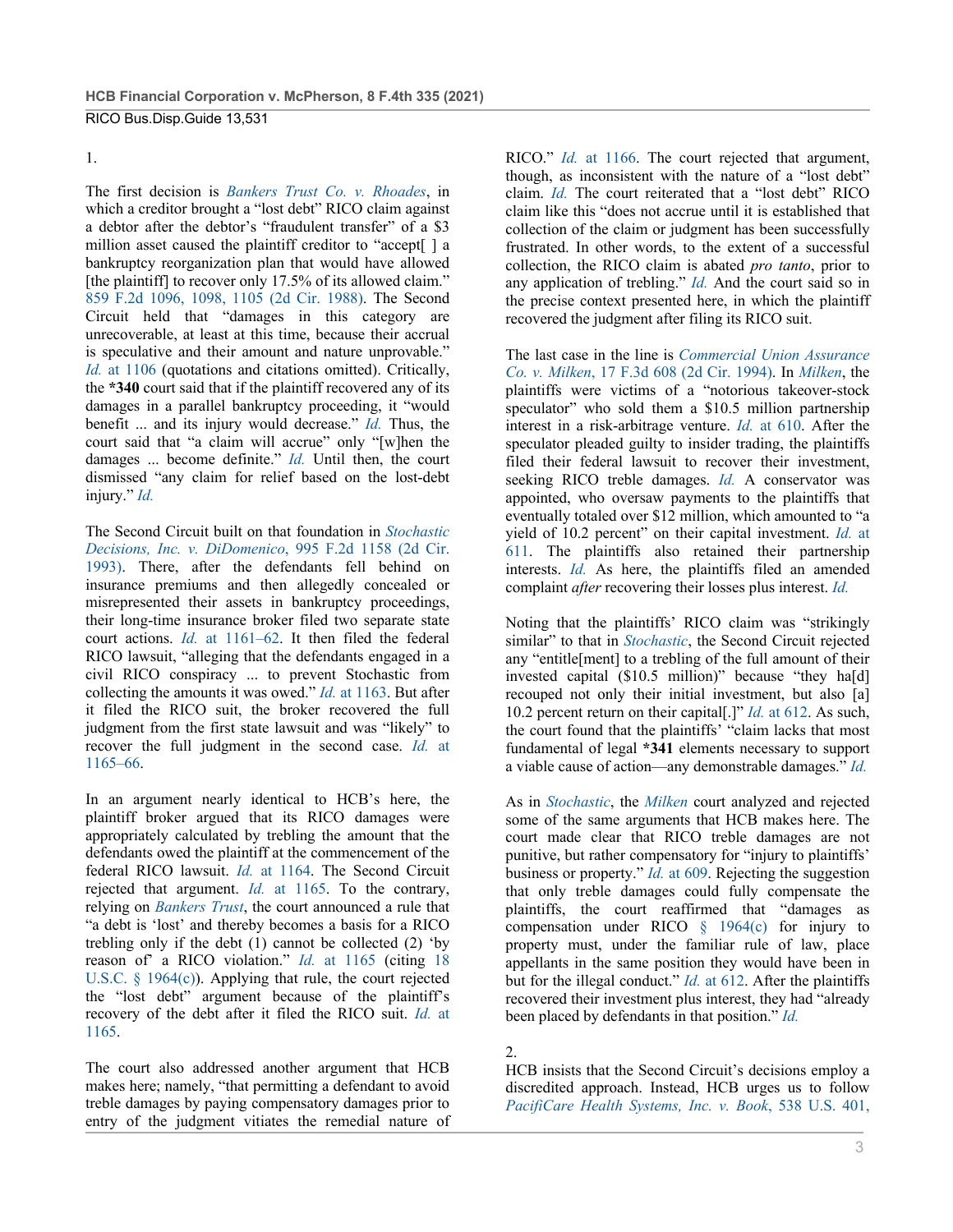123 S.Ct. 1531, 155 L.Ed.2d 578 (2003), *Liquid Air Corp. v. Rogers*, 834 F.2d 1297 (7th Cir. 1987), and *Uthe Technology Corp. v. Aetrium*, 808 F.3d 755 (9th Cir. 2015). But we are unconvinced. As we discuss, none of HCB's authority presents the specific "lost debt" issue we confront in this case. Nor do we agree with HCB that the Supreme Court has implicitly rejected the Second Circuit's analysis.

Start with *PacifiCare*, 538 U.S. at 401, 123 S.Ct. 1531. As HCB would have it, *PacifiCare* is the Supreme Court's endorsement of *Liquid Air* and rejection of *Milken*. But the issue in *PacifiCare* was whether a party "can be compelled to arbitrate claims under [RICO], notwithstanding the fact that the parties' arbitration agreements may be construed to limit the arbitrator's authority to award damages under that statute." 538 U.S. at 402, 123 S.Ct. 1531. Out of concern that the arbitration provisions might "preclude an arbitrator from awarding treble damages under RICO," the district court denied the request to compel arbitration. *Id.* at 405, 123 S.Ct. 1531. The Supreme Court reversed and compelled arbitration, noting that the effect of the provisions was "unusually abstract," since the arbitrator had not been given the opportunity to consider them. *Id.* at 407, 123 S.Ct. 1531. In short, the case had little, if anything, to do with this dispute.

Perhaps to get around this, HCB does not rely on the holding in *PacifiCare*. Rather, HCB highlights language confirming that the Supreme Court has "repeatedly acknowledged that the treble-damages provision contained in RICO itself is remedial in nature." *Id.* at 406, 123 S.Ct. 1531. HCB insists that the Second Circuit's opinions are inconsistent with that approach, but they are not to the contrary. Given the refrain in *Bankers Trust*, 859 F.2d at 1106, *Milken*, 17 F.3d at 612, and *Stochastic*, 995 F.2d at 1166, that RICO damages serve a compensatory function, it is difficult to credit HCB's reading of *PacifiCare*. As McPherson points out in response, "the Supreme Court's view that treble damages under both RICO and the Clayton Act play a remedial role was already established when the Second Circuit decided both *Stochastic* and *Milken* (and when the Supreme Court denied certiorari in the former)." *See Stochastic*, 995 F.2d at 1158, *cert. denied*, 510 U.S. 945, 114 S. Ct. 385, 126 L.Ed.2d 334 (1993). HCB's reliance on *PacifiCare* is misplaced.5

**\*342** Similarly, as the Second Circuit said in both *Stochastic* and *Milken*, the Seventh Circuit's opinion in *Liquid Air* is also inapposite. *See Liquid Air*, 834 F.2d at 1297. Critically, the defendants there returned the fraudulently converted property only "*after* the entry of a RICO judgment that trebled the damages resulting from that conversion." *Stochastic*, 995 F.2d at 1166 (citing *Liquid Air*, 834 F.2d at 1310). That timeline makes all the difference. Like the defendants in *Stochastic* and *Milken*, McPherson satisfied the underlying judgment shortly after HCB filed its RICO complaint. (Indeed, McPherson did so *before* HCB filed its operative amended complaint.) But *Liquid Air* does not fit that pattern. Quite simply, *Liquid Air* was not a "lost debt" case but a case about mitigated damages after entry of judgment. As a result, we agree with the Second Circuit and the district court that *Liquid Air* is uninstructive for the unique "lost debt" issue presented here.

Finally, HCB presents the Ninth Circuit's decision in *Uthe*, 808 F.3d at 755. But it, too, is distinguishable. The genesis of *Uthe* was the plaintiff's RICO lawsuit against two sets of defendants 20 years earlier. 808 F.3d at 757. The plaintiff had sued one group of foreign defendants and another set of domestic defendants. *Id.* The plaintiff's agreement with the foreign defendants required arbitration in Singapore, but there was no such arbitration requirement vis-à-vis the domestic defendants. *Id.* Even so, the plaintiff's RICO lawsuit against the domestic defendants was stayed for nearly 20 years, pending the outcome of the arbitration. *Id.*

The plaintiff eventually won an arbitral award against the foreign defendants as compensation "for actual losses stemming from the conspiracy," which the plaintiff had received in full at the time of the appeal. *Id.* Returning to the district court to pursue its claims against the domestic defendants, the plaintiff sought treble damages. *Id.* "The district court granted summary judgment in favor of the [domestic] Defendants, holding that an award of additional damages under RICO would violate the 'one satisfaction' rule[,] ... an equitable principle designed to prevent double recovery of damages arising from the same injury." *Id.* But the Ninth Circuit reversed, holding that "the arbitral award did not constitute full satisfaction of [the plaintiff's] pre-existing RICO claim," and permitting the plaintiff to pursue treble damages against the domestic defendants. *Id.*

The court's critical finding was that "[t]he Singapore arbitration was limited in scope to those claims against the Foreign Defendants arising under Singapore law, and could not fully resolve Uthe's legal claims against the [domestic] Defendants, which were pending in the federal court action." *Id.* at 760. Specifically, Singapore law did not recognize treble damages. *Id.* As a result, the arbitral award was not equivalent to a "lost debt" but rather to an incomplete recovery that did not permit the plaintiff to "pursue the full measure of **\*343** its legal remedies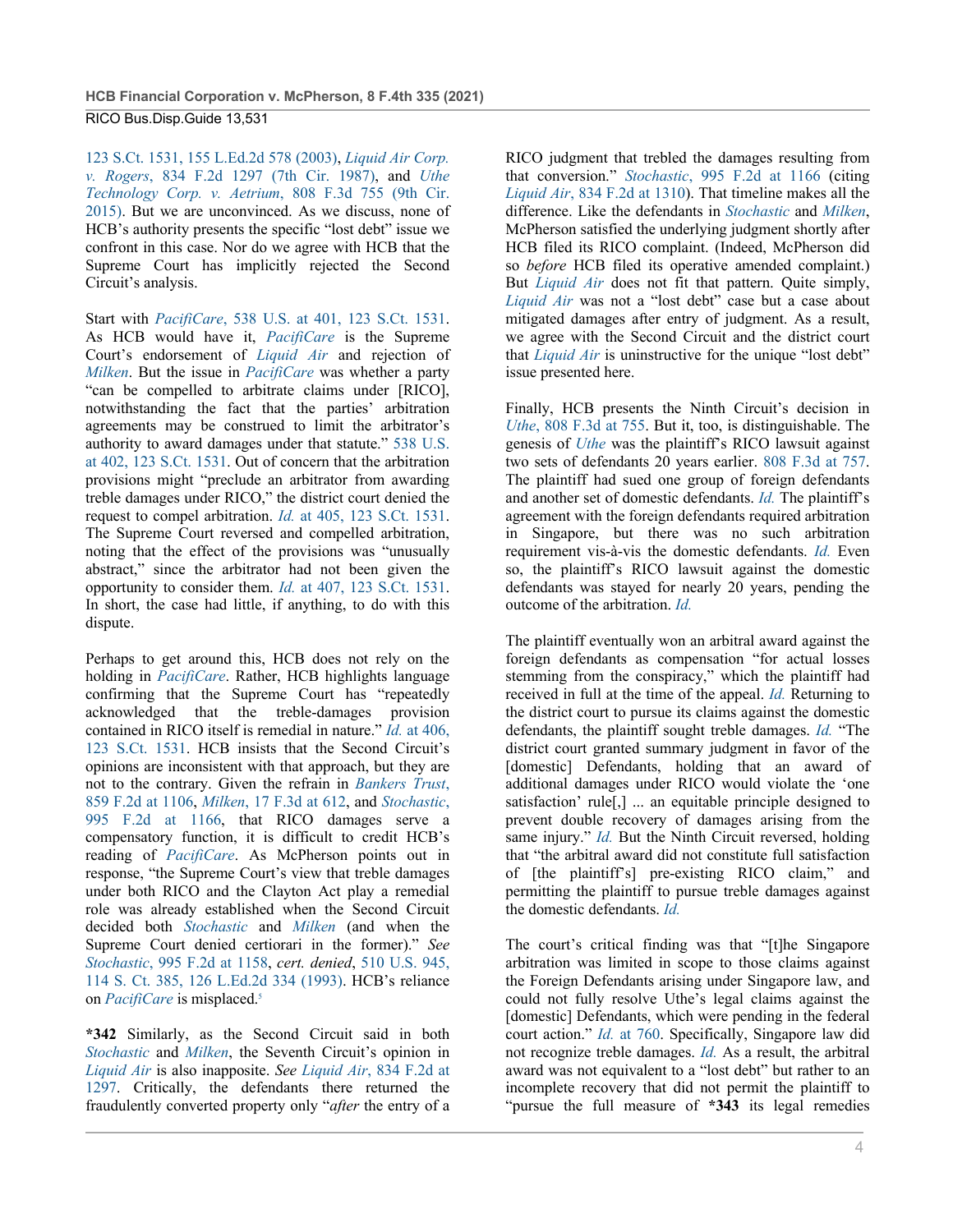against the [domestic] Defendants in federal court." *Id.* at 761.

When read in conjunction, *Stochastic* and *Milken* are on all fours with this case: a plaintiff sues under RICO to recover a debt; the plaintiff subsequently recovers; and the plaintiff then files an amended RICO complaint after satisfaction. In contrast, the plaintiff in *Uthe* brought its RICO claim against a distinct set of domestic defendants who were not subject to the foreign arbitral award. The plaintiff in *Uthe* did not allege a "lost debt" RICO claim against any defendant.

Instead, the court said that the plaintiff's RICO claim could proceed against the domestic defendants because "Singapore law could not provide for the resolution of Plaintiff's RICO claims, which were asserted in the original federal lawsuit." 808 F.3d at 760. The court also emphasized that the plaintiff "would have been entitled to pursue" treble damages against the domestic defendants "had the federal court action not been stayed pending the Singapore arbitration." *Id.* at 761. Moreover, the plaintiff had fought against the stay. *Id.* The court highlighted that the Singapore tribunal "could not circumscribe [the plaintiff's] rights to pursue the full measure of its legal remedies against the [domestic] Defendants in federal court," and quoted the arbitration award as being " 'without prejudice to [the plaintiff's] rights in the U.S. Action.' " *Id.* Taken together, those unique facts distinguish *Uthe* from the "lost debt" paradigm presented in this case.

Moreover, the Ninth Circuit decided the case on the one satisfaction rule, an entirely different legal principle than the question of RICO damages. As the court said, under the one satisfaction rule, "[s]atisfaction of a claim cannot occur unless the injuries sued upon are identical and the remedies available for the claims are the same." *Id.* at 761 (quoting Restatement (Third) of Torts § 25 cmt. b  $(2000)$ ).

As a result, following *Uthe* instead of the Second Circuit's cases is a questionable proposition. *Uthe* is a case about the one satisfaction rule (a tort principle), the opinion does not address the injury requirement under RICO, and the Ninth Circuit did not cite *Milken* or *Stochastic*, let alone distinguish them. In addition, the plaintiff in *Uthe* received its judgment against foreign defendants, not the same defendants from whom it sought RICO damages. And, adding still more complexity, the plaintiff had been unable to pursue its RICO claims for nearly 20 years as it awaited an arbitral judgment against distinct defendants. For all these reasons, *Uthe* does little to persuade us in this context.

3.

As we have recognized, and as the RICO statute makes clear, a civil RICO claim requires a substantive RICO violation plus an injury. *Alcorn Cnty.*, 731 F.2d at 1167; 18 U.S.C. § 1964(c)). Section 1964(c) says that a person injured by a substantive RICO violation "shall recover threefold the damages he sustains." We have referred to section 1964(c)'s injury requirement as "[t]he standing provision of civil RICO." *In re Taxable Mun. Bond Sec. Lit.*, 51 F.3d at 521. All of which is to say that to survive a motion to dismiss, a civil RICO claimant must plausibly allege an injury. Or, as the district court said it, "an injury must exist before the court will consider treble damages."

"Lost debt" cases present a unique type of claim. They allege "a RICO violation whose central purpose [i]s to prevent the collection of a claim or judgment." *Stochastic*, 995 F.2d at 1166. The substantive RICO violation *is* the act of preventing collection. And the plaintiff's injury *is* **\*344** the inability to collect the lawful debt. So, when the plaintiff successfully recovers that debt, it is no longer lost. And because that unrecovered debt is the only source of the plaintiff's injury, there is no RICO claim in its absence. 18 U.S.C. § 1964(c)); *Alcorn Cnty.*, 731 F.2d at 1167; *In re Taxable Mun. Bond Sec. Lit.*, 51 F.3d at 521. As a result, a plaintiff cannot rely on its lost debt to animate a RICO suit after it has recovered that debt. The "debt is 'lost' and thereby becomes a basis for RICO trebling only if the debt (1) cannot be collected (2) 'by reason of' a RICO violation." *Stochastic*, 995 F.2d at 1165 (citing 18 U.S.C. § 1964(c)). "In other words, to the extent of a successful collection, the RICO claim is abated *pro tanto*, prior to any application of trebling." *Id.* at 1166.

This approach is consistent with our own RICO standing analysis and with the statutory text. RICO instructs a trebling of "the damages" that the plaintiff "sustains" as a result of the substantive violation. 18 U.S.C. § 1964(c). But in a "lost debt" action, the plaintiff sustains damages only to the extent he is prevented from collecting the debt. When the plaintiff recovers, he is made whole and "sustains" no damages. There must be independent damages to treble; the possibility of treble damages alone cannot confer statutory standing. As a result, we join the Second Circuit in announcing that a civil RICO plaintiff pursuing a "lost debt" is not entitled to treble damages after recovering the debt.<sup>6</sup>

HCB suggests that only treble damages will make it whole. But that ignores the unique nature of the "lost debt" injury. HCB's proposal would allow a RICO claim to continue even after recovery, yet it offers no justification for abandoning our RICO standing analysis.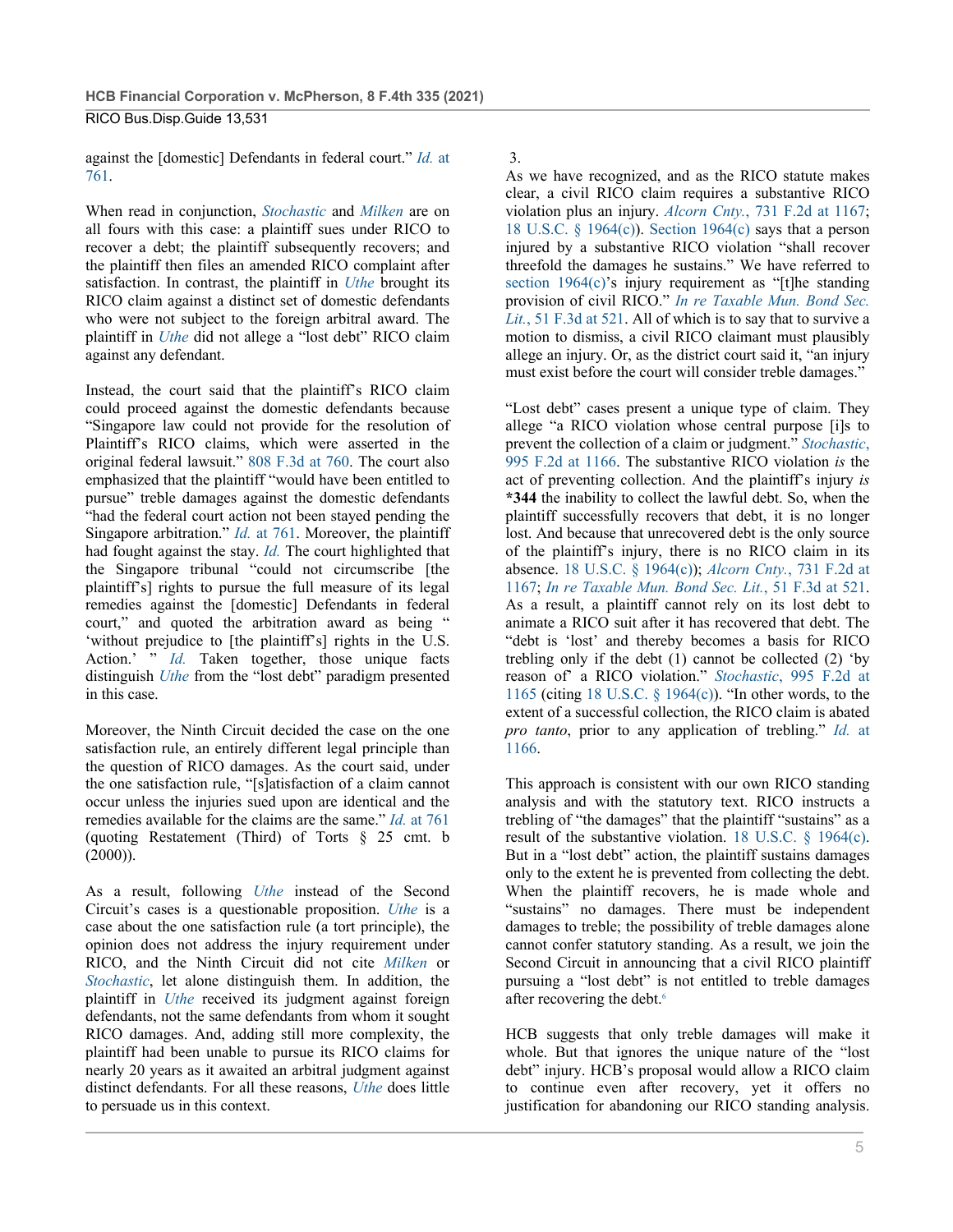When HCB recovered the judgment plus interest, its debt was no longer lost. The district court properly dismissed HCB's RICO claim predicated on a "lost debt" theory of injury.

### B.

Next, we address HCB's argument that its RICO claim survives because it suffered "lost investment opportunity" damages.

In *In re Taxable Municipal Bond Securities Litigation*, this court said that a plaintiff's "lost opportunity to obtain a ... loan" could not "constitute an injury that confers standing to bring a RICO cause of action." 51 F.3d at 523. Instead, we said that to establish RICO standing, a plaintiff "must prove a 'concrete financial loss,' an actual loss 'of their own money,' and 'not mere injury to a valuable intangible property interest.' " *Id.* (quoting *Steele v. Hosp. Corp. of Am.*, 36 F.3d 69, 70 (9th Cir. 1994)) (internal quotations omitted).

Similarly, in *Price v. Pinnacle Brands*, where the plaintiffs sued a trading card manufacturer because they did not receive more valuable baseball cards in their **\*345** packs, we held that "[i]njury to mere expectancy interests or to an intangible property interest is not sufficient to confer RICO standing." 138 F.3d at 607 (internal quotation omitted).

HCB claims that it lost an investment opportunity in the years between judgment and satisfaction of the \$2 million damage award. It argues that it met its pleading standard by alleging an injury. But HCB does not cite a single case addressing this issue, other than those defining the well-known pleading standards. HCB does not try to distinguish *In re Taxable Municipal Bond Securities Litigation* or *Price*. Yet, those cases explain why HCB's mere reliance on the pleading standard misses the point.

As the district court observed, the issue "is not that HCB failed to plead or prove its damages, but rather that HCB's pleaded damages are either alone insufficient to confer standing under RICO or have already been remedied in the Mississippi case." Just so. As we have said about a lost opportunity to obtain a loan, *In re Taxable Mun. Bond Sec. Lit.*, 51 F.3d at 523, or not pulling Ken Griffey, Jr.'s card from a pack, *Price*, 138 F.3d at 607, "[i]njury to mere expectancy interests or to an intangible property interest is not sufficient to confer RICO standing." *Id.* HCB's shortcoming is not the way it pled its alleged loss; it is the nature of that "loss."

Moreover, HCB was made whole by the post-judgment interest awarded along with the underlying judgment.

Post-judgment interest is intended "to compensate the successful plaintiff for being deprived of compensation for the loss from the time between the ascertainment of the damages and the payment by the defendant." *Kaiser Aluminum & Chem. Corp. v. Bonjorno*, 494 U.S. 827, 835–36, 110 S.Ct. 1570, 108 L.Ed.2d 842 (1990) (quotation omitted). That is precisely what HCB received. It cannot point to a speculative higher rate of return to establish RICO injury.

#### C.

Last, we address the district court's dismissal with prejudice because of the futility of further amendment. The district court found that because HCB's RICO case is predicated on collection of a judgment that was already satisfied, there is nothing further that HCB could allege that would confer RICO standing. We agree.

On this score, HCB largely abandons any attempt to revive its "lost debt" claim through amendment. But HCB argues that it can point to a specific lost investment opportunity that it would have taken had McPherson paid the \$2 million sooner. That argument is unconvincing for all the reasons we discussed above. HCB's pleading defect is not a lack of specificity. Instead, HCB relies on a legal theory that this court does not recognize. Perhaps HCB would have pursued a profitable investment. Perhaps not. Perhaps it would have lost money. This type of speculation is why a plaintiff must show concrete loss. It is also why we award post-judgment interest. *Cf. Milken*, 17 F.3d at 612 (holding that the plaintiffs were made whole when they "recouped not only their initial investment, but also ... [a] 10.2 percent return on their capital"). And HCB does not identify a single case supporting its theory.

The district court's dismissal with prejudice was based on a finding that HCB cannot establish an essential element of its claim: injury to its "business or property by reason of a violation of section 1962." 18 U.S.C. § 1964(c). We agree with the district court that HCB's defect cannot be cured. As a result, amendment is futile. *See* **\*346** *Stripling v. Jordan Prod. Co.*, 234 F.3d 863, 873 (5th Cir. 2000) (holding that amendment is futile if "the amended complaint would fail to state a claim" under Rule 12(b)(6) (collecting cases)). The district court did not err in dismissing HCB's amended complaint with prejudice.7

\* \* \*

Because HCB recovered its "lost debt" shortly after filing suit, it is no longer lost. And because HCB points to a speculative investment return even though it received post-judgment interest, it has no legal claim to lost